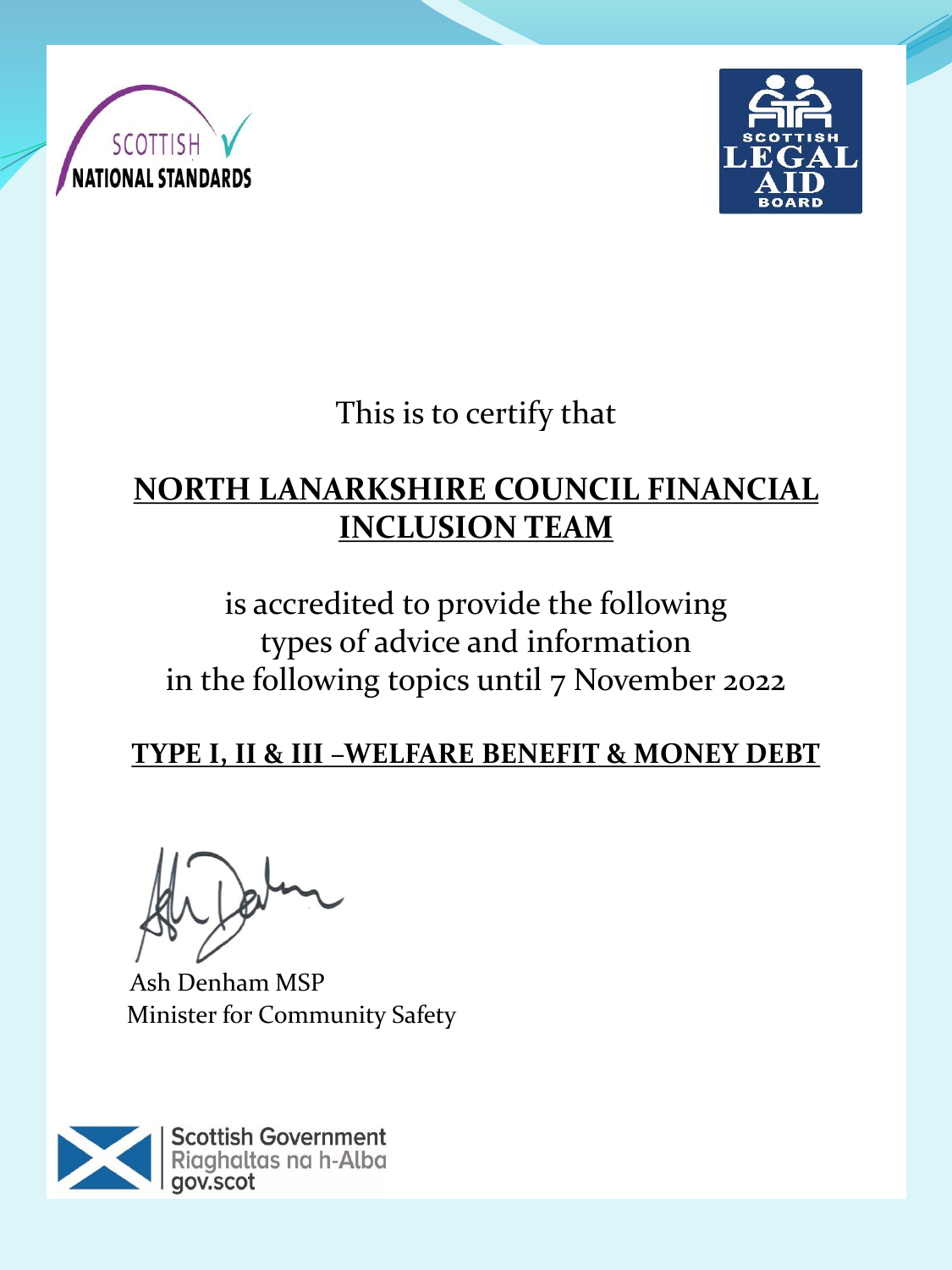#### **COMPETENCY ACHIEVED**

#### **3 Money and Welfare Benefits Related to Advice Competences – Foundation Knowledge**

- 3.1 Administrative Structure of the Benefits and Tax Credits Systems – Type III
- 3.2 National Insurance Scheme Type III
- 3.3 Claims & Backdating Type III
- 3.4 Decision-Making, Disputes and Appeals Type III
- 3.5 Benefit & Tax Credit Overpayments Type III
- 3.6 Assessment, Initial Decision-Making & Holding Activity in Debt Cases – Type III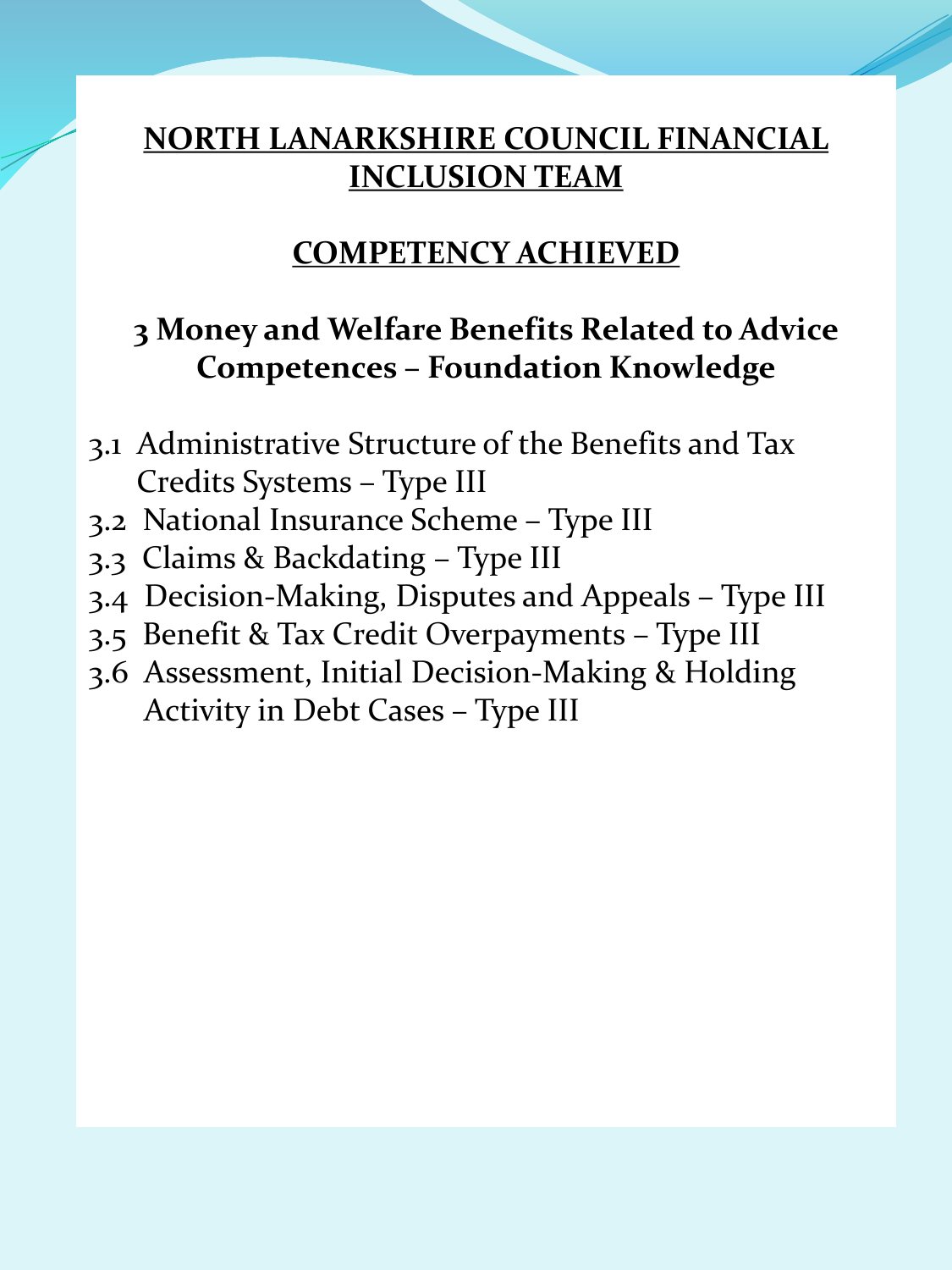#### **COMPETENCY ACHIEVED**

### **4 Money and Welfare Benefits Related Advice Competences – Specialist Areas**

- 4.1 Means-Tested Benefits Type III
- 4.2 Universal Credit Type III
- 4.3 Tax Credits Type III
- 4.4 The Social Fund & the Scottish Welfare Fund.
- 4.5 The Impact of Work on Benefits Type III
- 4.6 Child Element of Universal Credit, Child Benefit, Kinship Care Allowance & Guardian's Allowance – Type III
- 4.7 State Retirement Pension Type III
- 4.8 Personal Independence Payment, Disability Living Allowance & Attendance Allowance – Type III
- 4.9 Benefits for People who have Limited Capability for Work – Type III
- 4.10 Benefits for Industrial Injury and Disease Type III
- 4.11 Benefits for Veterans Type III
- 4.12 Carers Allowance Type III
- 4.13 Jobseeker's Allowance– Type III
- 4.14 Benefits for Maternity, Paternity and Adoption Type III
- 4.15 Bereavement Benefits Type III
- 4.16 Benefits for People in Public Care Type III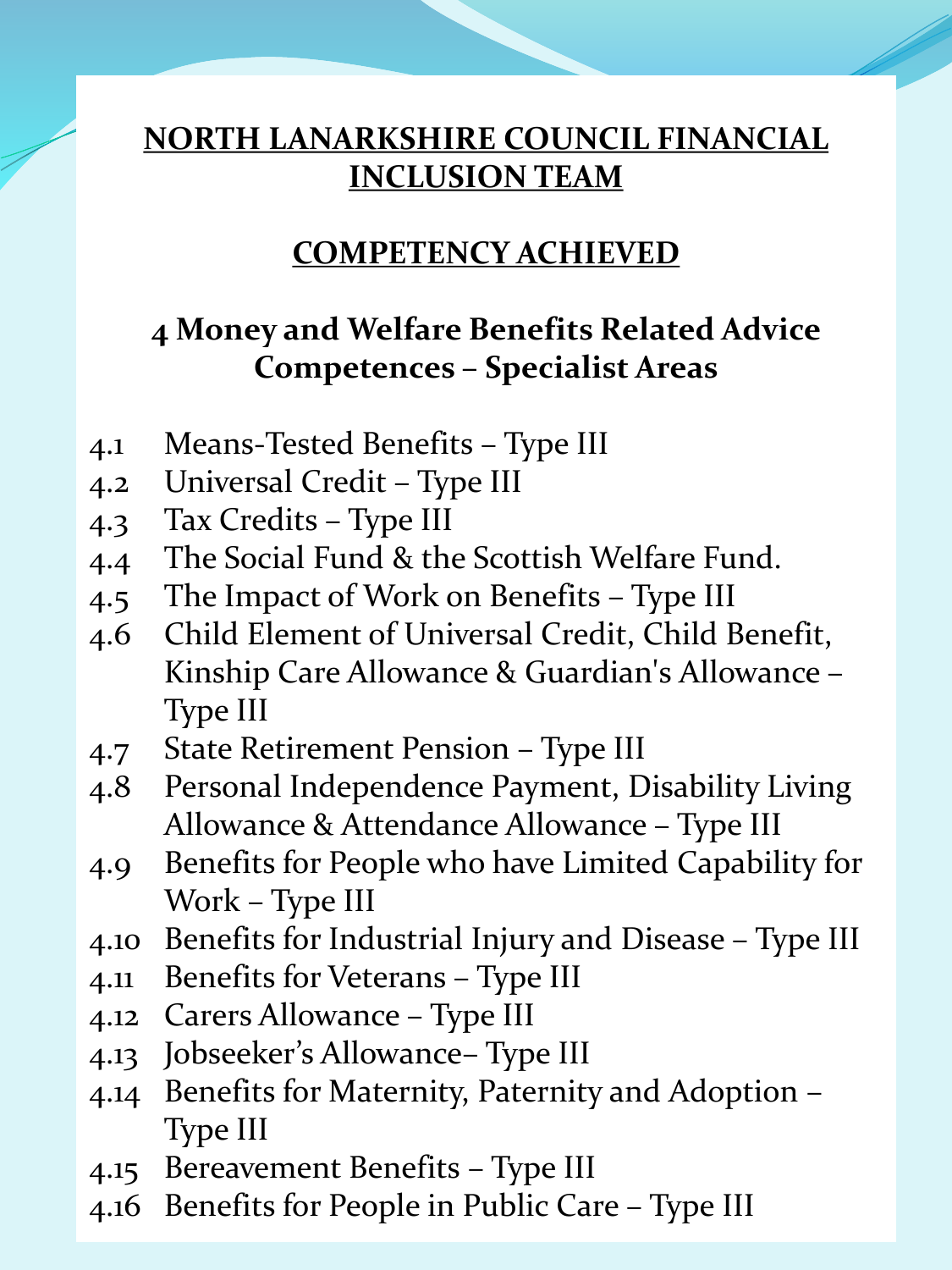#### **COMPETENCY ACHIEVED**

# **4 Money and Welfare Benefits Related Advice Competences – Specialist Areas Cont.**

- 4.17 Benefits for Students Type III
- 4.18 Benefits for People from Abroad and/or who are Subject to Immigration Control – Type III
- 4.19 Ancillary Benefits Type III
- 4.20 Financial Statements Type III
- 4.21 Liability for Debts, Extortionate Credit, Unfair Contract Terms, Unenforceable Debts, Creditor Malpractice, Codes of Practice, etc – Type III
- 4.22 Identifying & Agreeing Options in Debt Cases – Type III
- 4.23 Negotiating & Making Offers to Creditors– Type III
- 4.24 Diligence, Diligence Stoppers and Court Proceedings – Type III
- 4.25 Bankruptcy & Trust Deeds– Type III
- 4.26 The Debt Arrangement Scheme– Type III
- 4.27 Recalls & Appeals against Court Decrees and Orders – Type III
- 4.28 Utility Debts Type III
- 4.29 Local and national Tax Debts Type III
- 4.30 Rent Arrears Type III